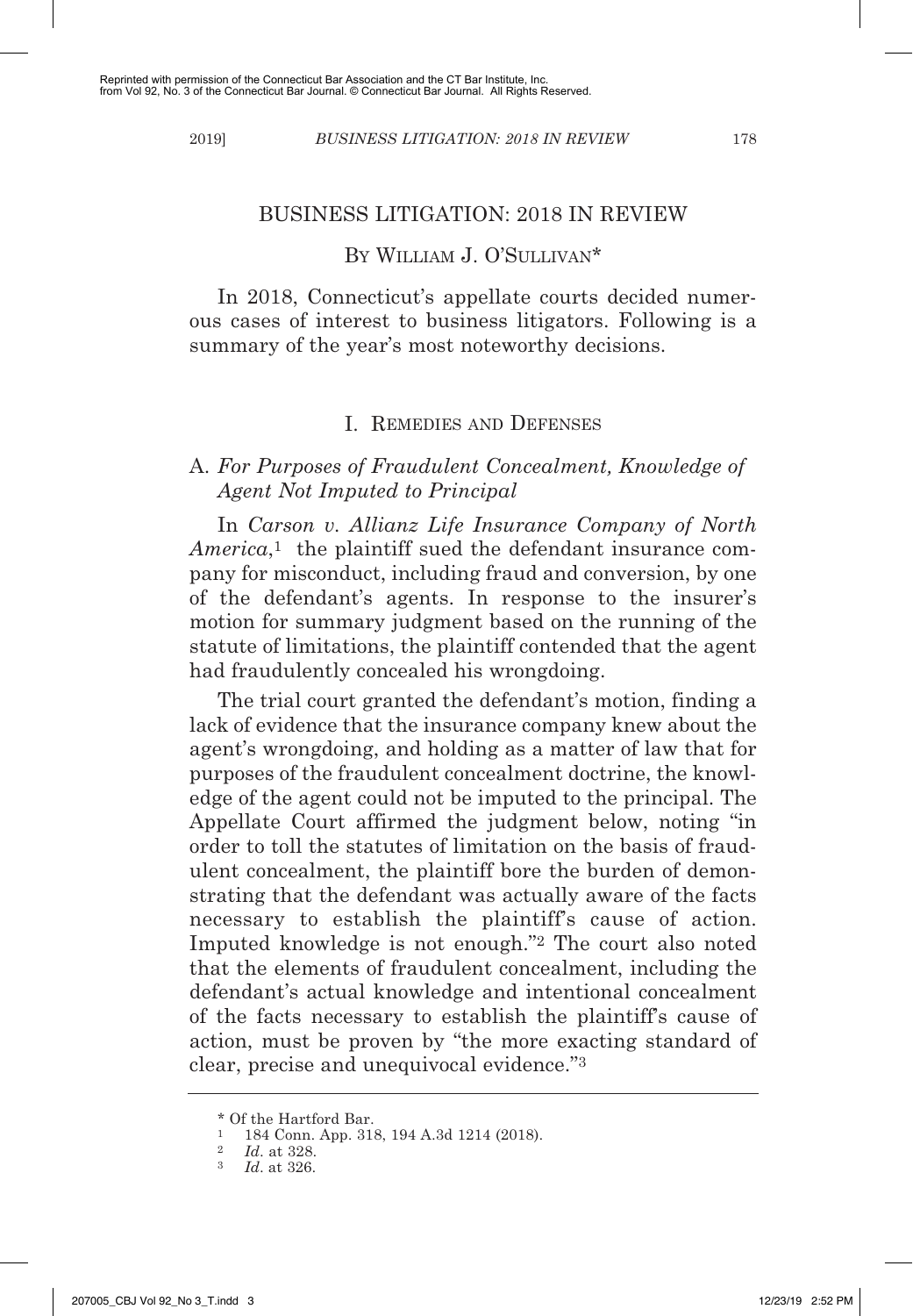## B. *Claim for Equitable Accounting Is Deemed Waived Where Plaintiff's Evidence Is Adequate to Ascertain Damages*

In *Chioffi v. Martin*,4 a suit between law partners following the dissolution of their firm, the Appellate Court found that the trial court had properly denied the plaintiff's equitable claim for an accounting.

The plaintiff's complaint included a count seeking an accounting but also claims at law, including breaches of the firm's partnership agreement and breach of fiduciary duty. At trial, "[rather] than merely establish the relationship between the plaintiff, the defendant, and the partnership, as well as a demand for an accounting ... the plaintiff, consistent with [his] breach of contract count, elected to introduce the detailed evidence [that he] claimed substantiated his position and damages for breach of contract..."5 The plaintiff "never asserted that [he] had insufficient evidence to pursue [his] breach of contract claims to the fullest."6 Nor did he discuss his accounting claim in his post-trial brief.

On these facts, the trial court found that the plaintiff had waived his accounting claim. The Appellate Court agreed, and further found that even absent a finding of waiver, the trial court would have been justified in denying this remedy. The Appellate Court noted that "the trial court considered detailed evidence of the partnership assets and accounts such that it was able to ascertain damages."7 Given the adequacy of remedies at law, there was no need for the equitable remedy of an accounting.

Separately, the Appellate Court noted, in finding that the defendant had breached his fiduciary duty to the plaintiff, that an award of attorneys' fees would be at the discretion of the court, not automatic.8

<sup>4</sup> 181 Conn. App. 111, 186 A.3d 15 (2018).

 $\frac{5}{6}$  *Id.* at 148.

<sup>6</sup> *Id*. 7 *Id*. at 150.

<sup>8</sup> *Id*. at 142.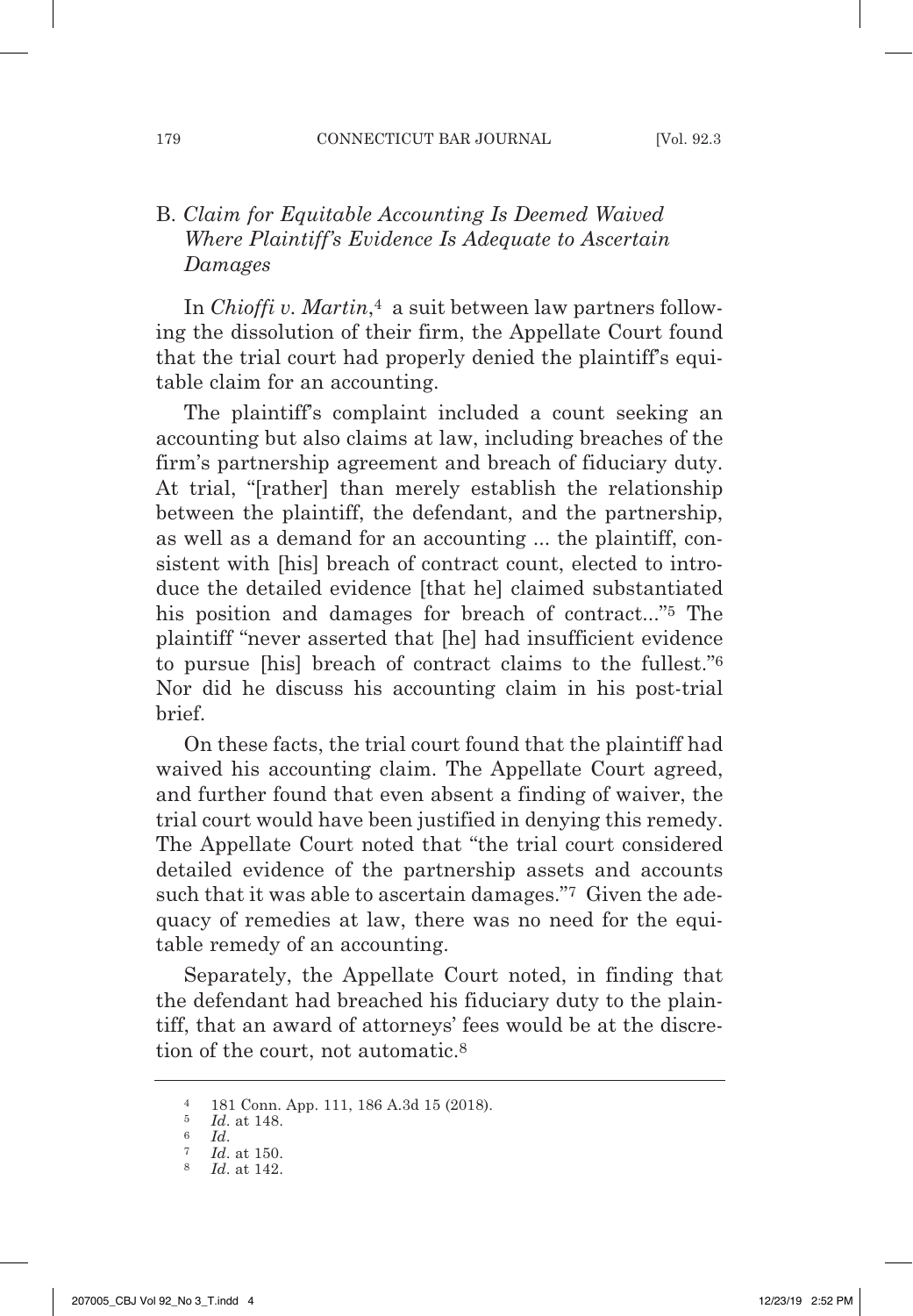## C. *Statutory Fee-Shifting May Apply If Lawsuit Is Withdrawn*

In *Connecticut Housing Finance Authority v. Alfaro*,9 the Supreme Court ruled that if a commercial party withdraws a suit against a consumer who has raised a defense, the defendant may be entitled to an award of attorneys' fees under General Statutes Section 42-150bb (consumer feeshifting statute).

The consumer fee-shifting statute provides that, if a commercial party sues a consumer under a contract that contains an attorney fees' clause in favor of the commercial party, and if the consumer "successfully ... defends" a complaint or counterclaim based on that contract, then an attorneys' fee "shall be awarded as a matter of law to the consumer."

In *Alfaro*, a residential mortgage foreclosure case, the plaintiff moved for summary judgment, to which the defendant objected on the grounds that there was a genuine question as to whether or not the plaintiff owned the note. The plaintiff countered by withdrawing the summary judgment motion, and then the case itself.10 The defendant in turn moved for an award of attorneys' fees pursuant to the consumer fee-shifting statute.

The plaintiff argued, and both the trial court and Appellate Court agreed,<sup>11</sup> that given the plaintiff's withdrawal of the suit as a matter of right, which could have been for a variety of reasons, the defendant had failed to establish that he had "successfully defended" the suit. The defendant's motion for attorneys' fees was denied.

The Supreme Court reversed. The court found that, for purposes of the consumer fee-shifting statute, a "successful" defense includes "any resolution of the matter in which the party obtained the desired result of warding off an attack made by the action, regardless of whether there was a reso-

<sup>9</sup> 328 Conn. 134, 176 A.3d 1146 (2018).

<sup>10</sup> *Id*. at 138.

<sup>11</sup> The Appellate Court decision is reported at 163 Conn. App. 587, 135 A.3d 1256 (2016).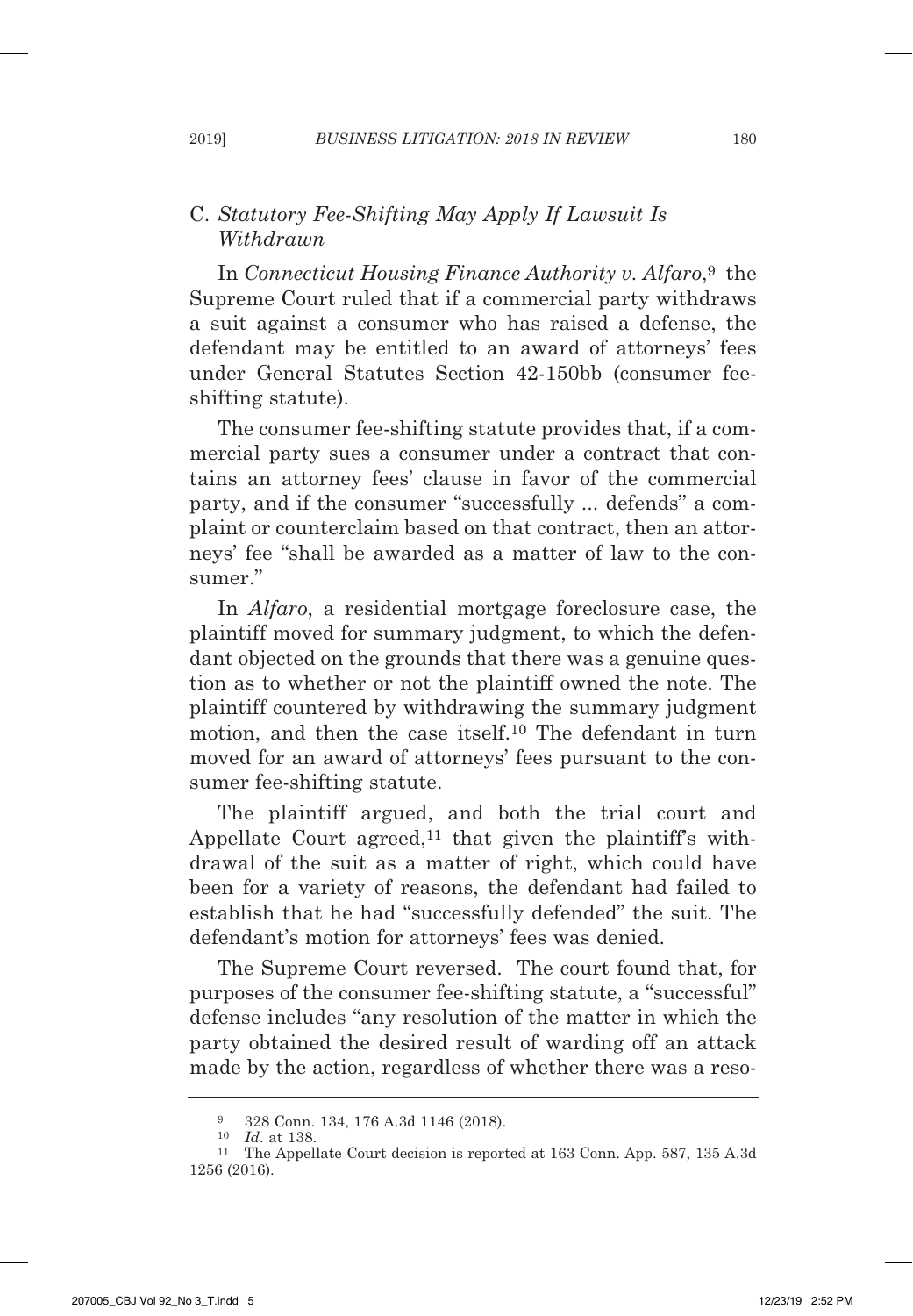lution on the merits."<sup>12</sup>

Indeed, the court held that when a commercial party withdraws a suit in the face of a defense, "the burden of proof then shifts to the commercial party to demonstrate that the withdrawal was unrelated to the defense mounted by the consumer."13 The court must make this factual determination by a preponderance of the evidence,<sup>14</sup> and may do so by affidavits or, if it wishes, following an evidentiary hearing.15

Justices Espinosa and D'Auria dissented.

### D*. Forfeiture of Deferred Compensation for Violating Non- Compete Held Subject to Reasonableness Analysis*

The Appellate Court's decision in *DeLeo v. Equale & Cirone, LLP*16 involved a combined covenant-not-to-compete/forfeiture clause in an accounting firm's partnership agreement, which applied to partners who left the firm and took clients with them. Under the partnership agreement, departing partners would ordinarily receive deferred compensation payments, but under the clause at issue, a competing partner would forfeit those payments. The competing partner would also be required to pay the firm for the lost book of business, calculated at 150% of the firm's recent annual billings to the departing clients.

The plaintiff argued that the provision was an unreasonable and unenforceable restraint of trade. The trial court rejected that argument, finding the provision enforceable as a liquidated damages provision.

The Appellate Court reversed this part of the trial court's judgment. The Court agreed with the plaintiff that the noncompete/forfeiture clause was "an indirect restraint on competition" and "accomplishes the same result as a covenant not to compete: a restraint of trade."17 Accordingly, the

<sup>12</sup> *Id*. at 143.

<sup>13</sup> *Id*. at 148.

<sup>14</sup> *Id*. at 151.

<sup>15</sup> *Id*. at 153. 16 180 Conn. App. 744, 184 A.3d 1264 (2018).

<sup>17</sup> *Id*. at 764.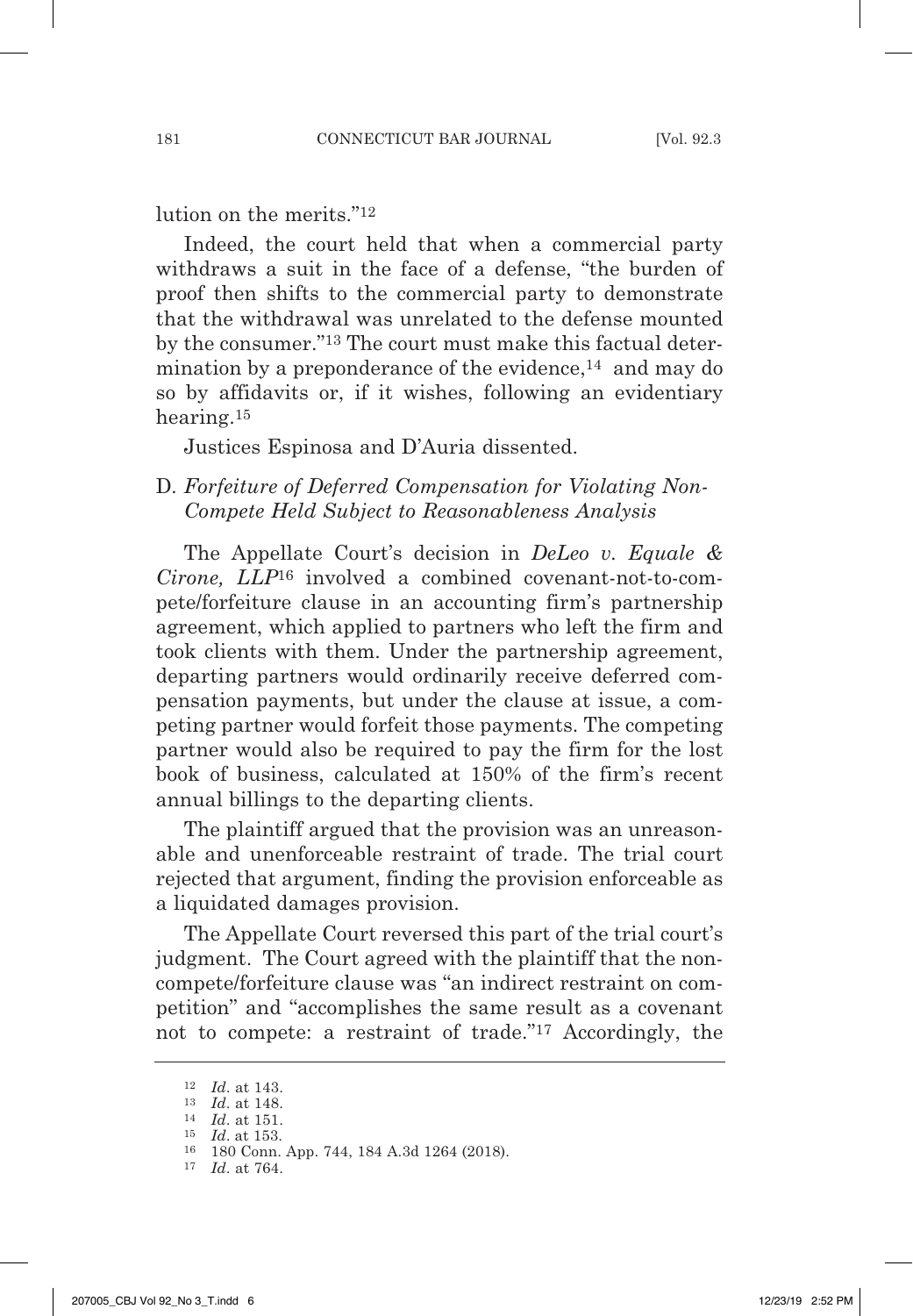clause "must be judged by the same standard used for covenants not to compete."18 The Appellate Court remanded the case to the trial court to evaluate the provision at issue under the well-established "reasonableness" analysis that applies to covenants not to compete.

# E. *Court Could Not Order Substantive Relief against Nominal Defendant in Declaratory Judgment Action*

In *Lynn v. Bosco*,19 a company named as a nominal defendant in a declaratory judgment action, for notice purposes only, successfully complained on appeal that the trial court overreached by ordering substantive relief against it.

The plaintiffs, shareholders in a closely held company called Aerospace Techniques, Inc., brought suit against other shareholders of the company. Their claims arose from a series of transactions by which the company purchased the shares of yet another, nonparty shareholder, and in turn reissued and sold them to the defendants. The plaintiffs claimed that the defendants had acquired those shares in violation of the plaintiffs' preemptive rights as shareholders.

The defendants moved to strike the complaint, claiming that the company was "a necessary party to any declaratory judgment regarding the preemptive rights held by its shareholders."<sup>20</sup> The plaintiffs mooted the motion by successfully moving to cite the company into the case as a party defendant.

The amended complaint did not contain any allegations against the company or seek any relief against it. In a later pleading, the plaintiffs affirmed that the amended complaint "merely identifies [the company] as an additional defendant in its count one in recognition of the fact that [the company] is, in essence, a mere stakeholder upon the plaintiff's claims, including for declaratory relief, to validate its preemptive rights in [the company's] stock."21

<sup>18</sup> *Id*. 19 182 Conn. App. 200, 189 A.3d 601 (2018).

<sup>20</sup> *Id*. at 205.

<sup>21</sup> *Id*. at 206.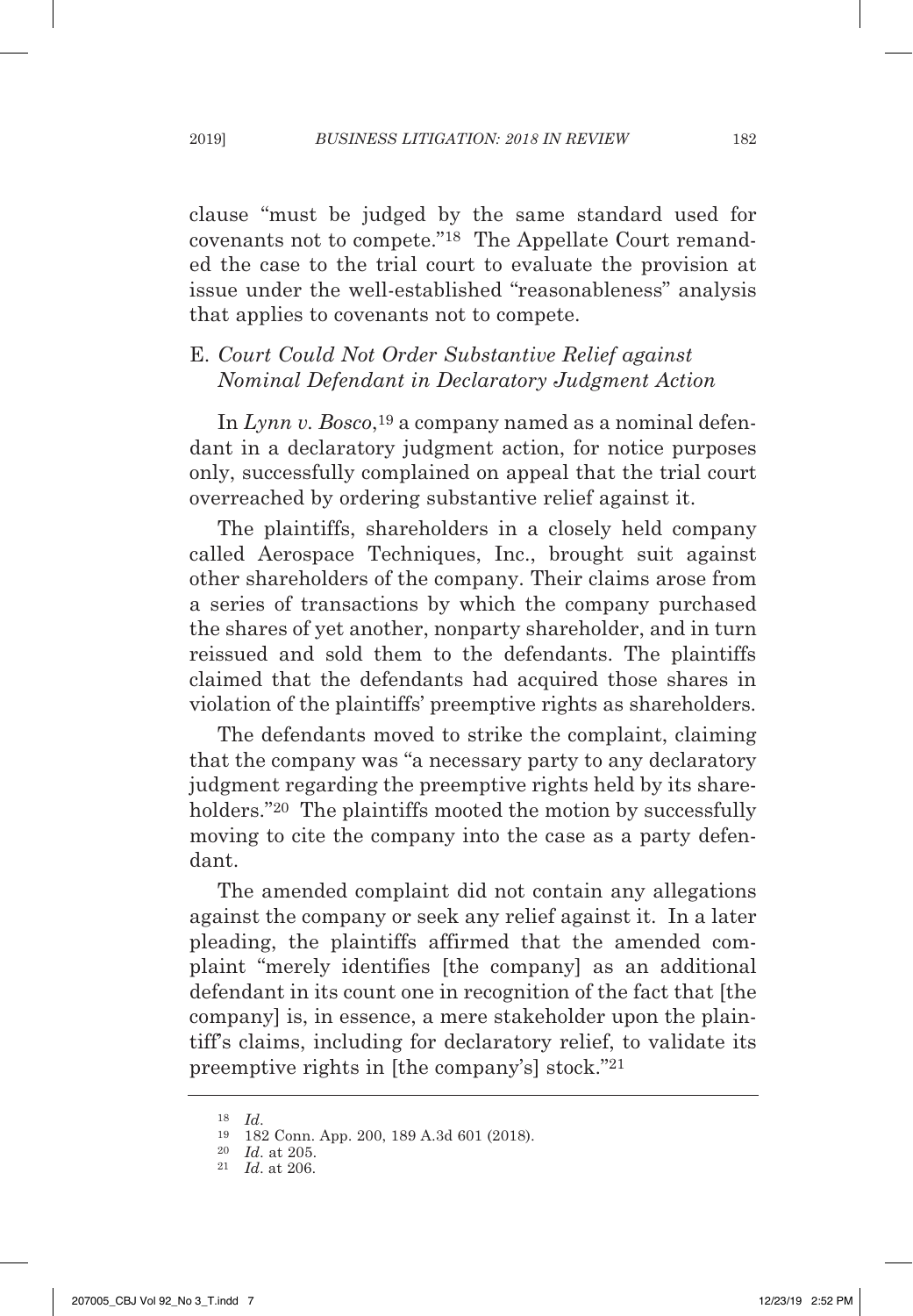Following trial, the trial court ordered the defendants to restore the shares at issue to the company's treasury. The court further ordered the company to reimburse the defendants for those shares 22

The company argued on appeal that the trial court "acted beyond the scope of its authority by entering an order that imposed a remedy on the company despite the fact that none of the pleadings contained any allegations against or sought relief from the company."23 The defendants countered that this remedy was within the general demand for equitable relief contained within the claim for a declaratory judgment.

The Appellate Court agreed with the company that "the pleadings were not framed in a way that apprised the company that the court might order a remedy that would require it to pay the individual defendants."24 The court reversed the judgment below.

# F. *Award of Post-Judgment Interest that Did Not Specify Rate Held a Nullity*

In *U.S. Equities Corp. v. Ceraldi*,25 a collection action on a credit card debt, the court's judgment in favor of the plaintiff included an award of post-judgment interest pursuant to General Statutes Section 37-3a, but did not state an interest rate. That statute provides for awards of interest "at the rate of ten percent a year, and no more," and is construed as allowing interest awards at a lower rate, at the discretion of the court.26 In the claim for relief set forth in the bank's complaint, the bank had requested post-judgment interest at the maximum statutory rate.

Years later, after the bank sent the judgment debtor a writing indicating that it had applied ten percent post-judgment interest to the debt, the judgment debtor challenged that calculation, prompting the bank to file a motion for clarification of the original judgment. The court granted

<sup>22</sup> *Id*. at 211. 23 *Id*. at 212.

<sup>24</sup> *Id*. at 216.

<sup>25</sup> 186 Conn. App. 610, 200 A.3d 747 (2018).

<sup>26</sup> *Id*. at 615.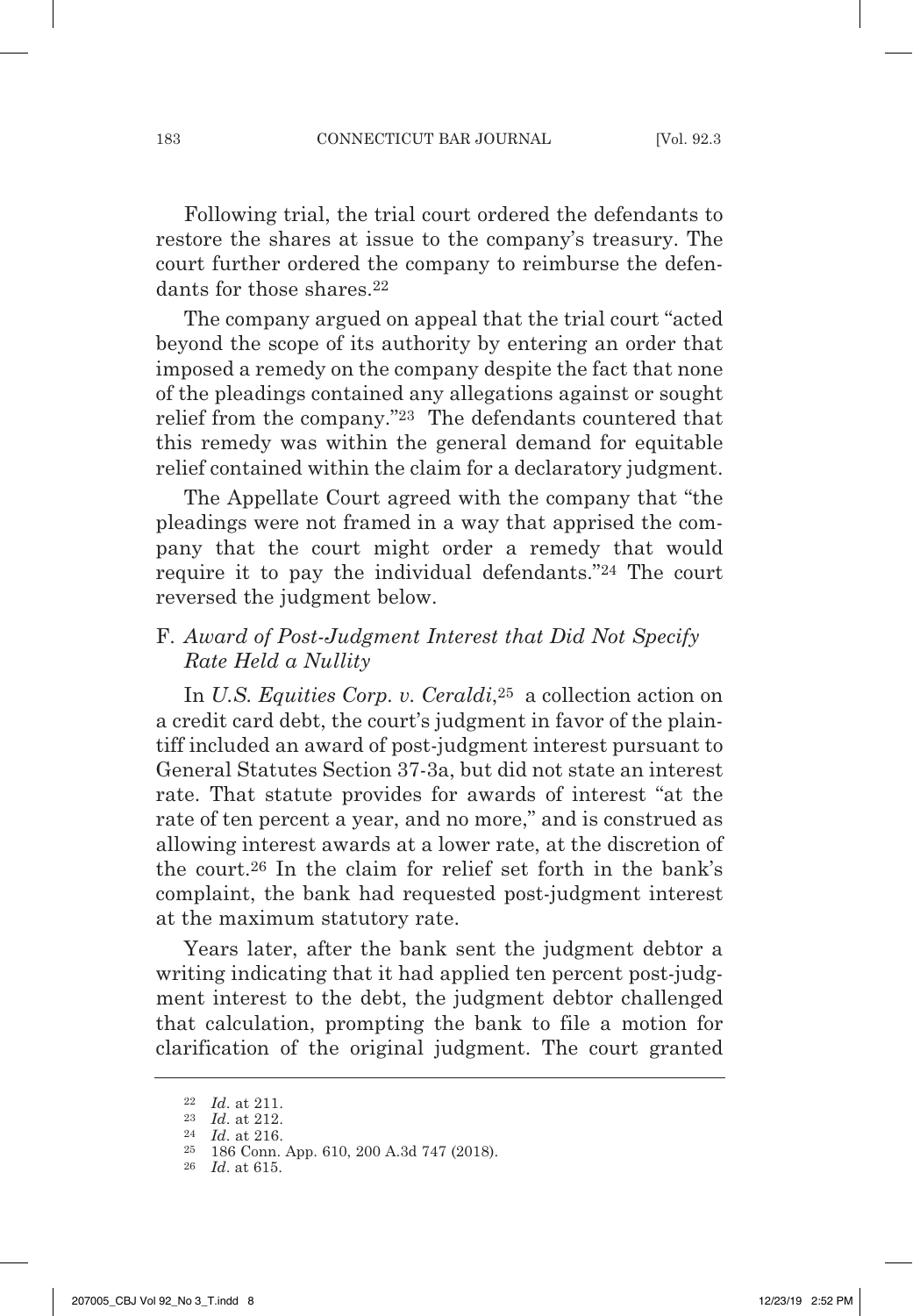that motion, stating that when it had rendered the original judgment, it had done so in accordance with the plaintiff's request for the ten percent maximum. The judgment debtor appealed from that order.

The Appellate Court reversed. The court held that the so-called clarification order in fact effected a substantive modification of the original judgment. The proper vehicle to modify, not merely clarify, a judgment is by filing a motion to open, pursuant to General Statutes Section 52-212a, which must be done within four months of the entry of judgment. Once the bank failed to file such a motion within that timeframe, the court lacked the authority to modify the judgment to set an interest rate. The court remanded the case with instructions to "dismiss the plaintiff's untimely motion for clarification and to correct the judgment to reflect that no post-judgment interest was properly awarded."27

## G*. Marshal Entitled to \$300,000 Commission on Levy of Execution*

In *Corsair Special Situations Fund, L.P. v. Engineered Framing Systems, Inc*.,28 the Connecticut Supreme Court answered a certified question posed by the United States Court of Appeals for the Second Circuit, concerning a marshal's statutory 15% commission for a claimed levy of execution. On behalf of the plaintiff, which had obtained a judgment against the defendant in another jurisdiction, a Connecticut marshal served a writ of execution on a third party that owed more than \$2 million to the defendant. The third party ignored the writ and paid the money to the defendant. In subsequent proceedings, the plaintiff obtained an order against, and payment from, the third party.

The plaintiff contended that under the circumstances, the marshal was not entitled to payment of a commission, which in this case would exceed \$300,000. The marshal countered that he had done everything legally possible to

<sup>27</sup> *Id*. at 617. 28 327 Conn. 467, 174 A.2d 791 (2018).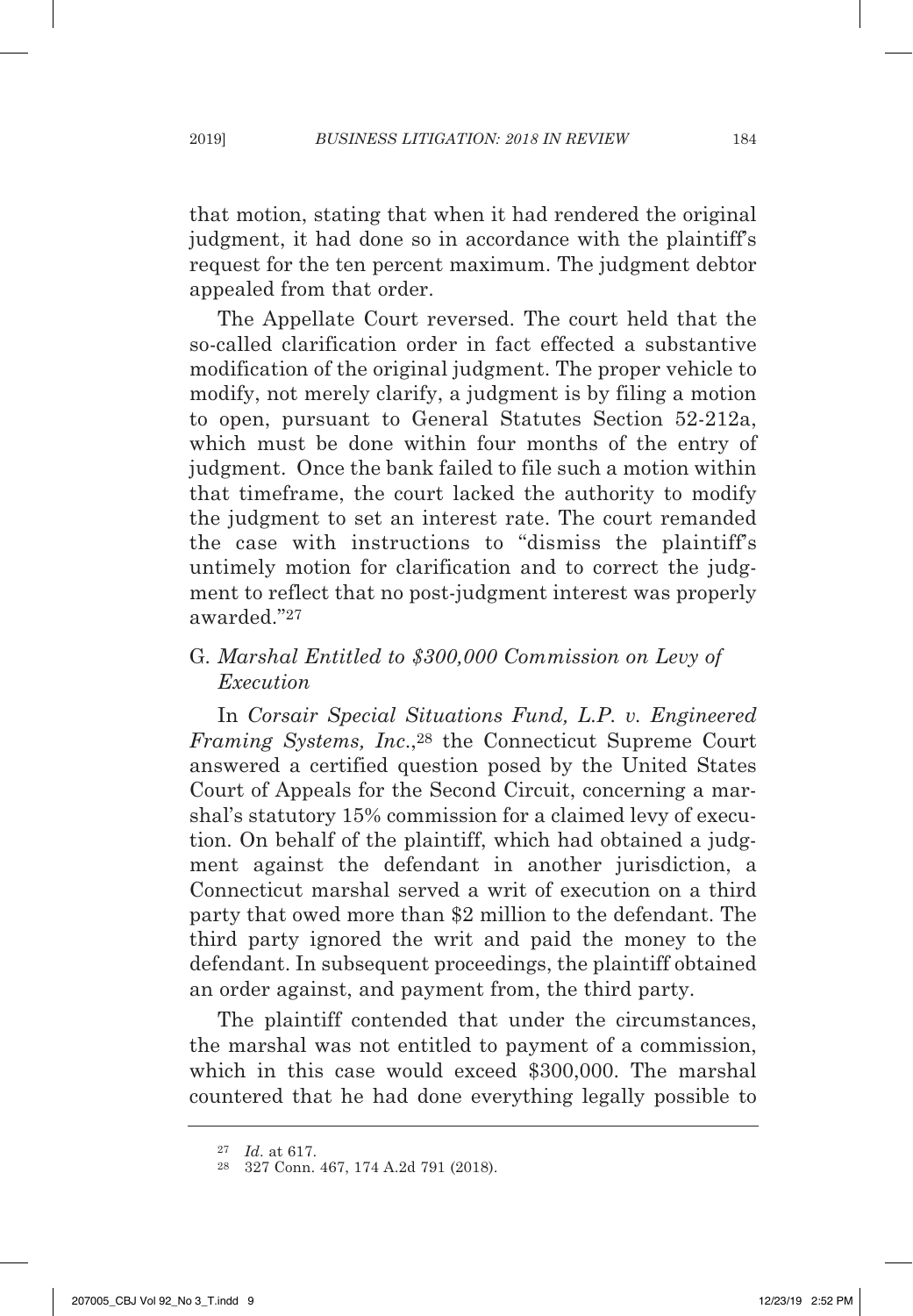secure the debt and thereby earn a commission pursuant to the relevant statute, General Statutes Section 52-261(a)(F). Following a detailed analysis of the statute and its predecessors, the Supreme Court agreed with the marshal.

#### II. FORECLOSURE AND COLLECTION

### A. *Assignee of Already-Lost Promissory Note Lacked Standing to Enforce It*

In *Seven Oaks Enterprises, L.P. v. DeVito*,29 the Appellate Court held that the assignee of a promissory note that had already been lost by the assignor lacked standing to enforce the note. The court concluded that this outcome was dictated by General Statutes Section 42a-3-309, a provision of Article 3 of the Uniform Commercial Code. That statute provides in relevant part that "[a] person not in possession of an instrument is entitled to enforce the instrument if (i) the person was in possession of the instrument and entitled to enforce it when loss of possession occurred…"

The plaintiff in *Seven Oaks*, assignee of the subject note pursuant to a "Bill of Sale and Assignment," was not the "person in possession of the instrument … when loss of possession occurred…" The assignor had already lost the note before entering into the assignment transaction. Thus, as a matter of law, the purported assignment was ineffective to confer upon the assignee the right to enforce the lost note.

The court was careful to distinguish its decision from the outcome in a 1996 Connecticut Supreme Court case, *New England Savings Bank v. Bedford Realty Corp*.30 In that case, the assignee of an already-lost note was permitted to foreclose the mortgage securing the obligation; the Supreme Court "observed that because the plaintiff had 'chosen to pursue the equitable action of foreclosure of the mortgage, rather than a legal action on the note, the fact that [the plaintiff] never possessed the lost promissory note [was] not

<sup>29</sup> 185 Conn. App. 534, 198 A.3d 88 (2018). 30 238 Conn. 745, 680 A.3d 301 (1996).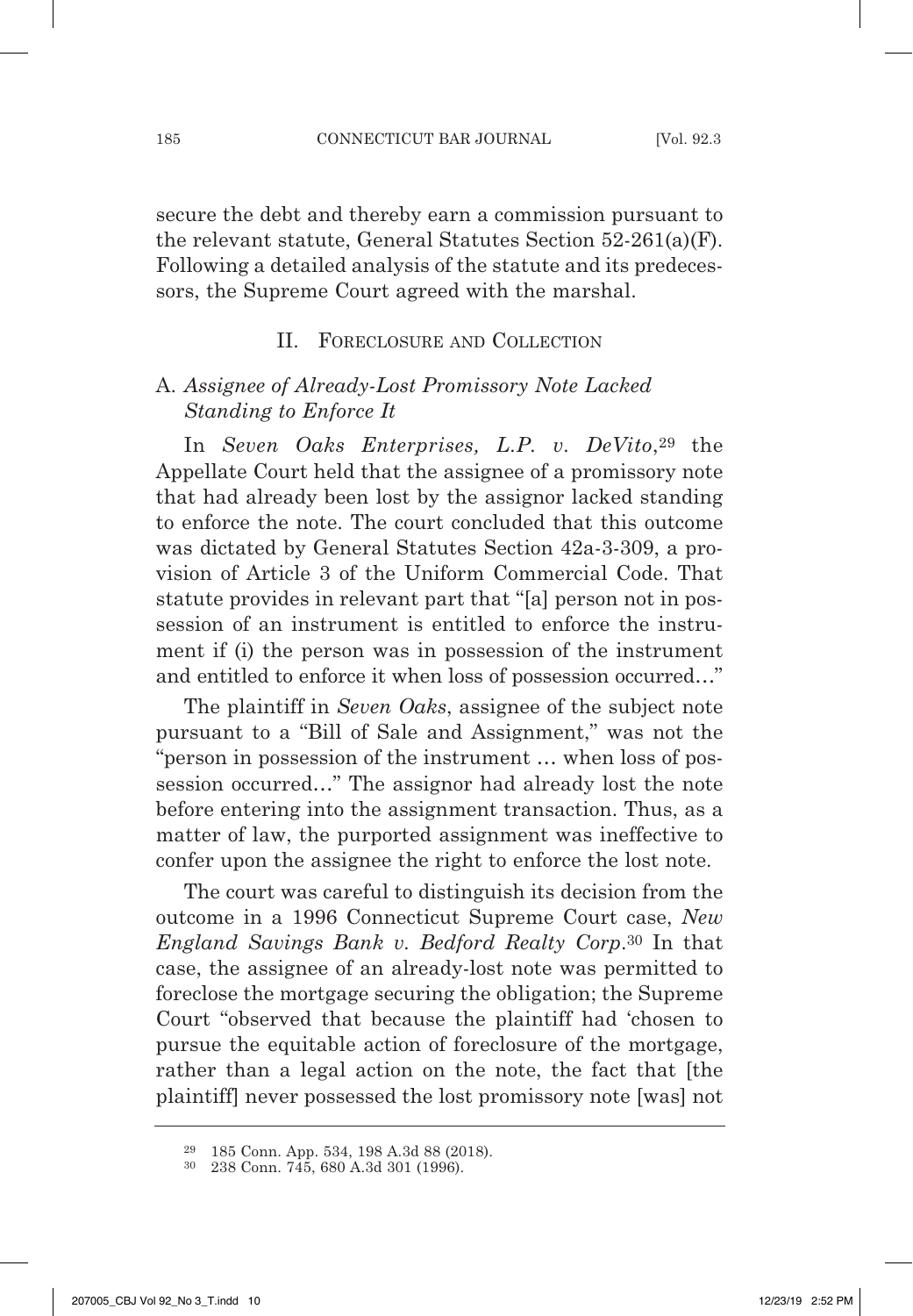fatal to its foreclosure of the mortgage.'"31

The Appellate Court also noted that in 2002, the drafters of the Model Uniform Commercial Code adopted a revision to section 3-309 of the UCC, which would confer standing upon a plaintiff standing in the shoes of the plaintiff in *Seven Oaks*. But Connecticut is not among the states that have adopted that revision.<sup>32</sup>

B. *Assignee of Debt Failed to Prove that Documents Used to Prove Debt Qualified as Business Records Absent Evidence of a Duty to Report the Information Contained in the Documents; Assignee Had Standing to Sue Guarantors*

In *Jenzack Partners, LLC v. Stoneridge Associates, LLC*,33 the Appellate Court reversed the trial court's judgment of strict foreclosure, finding that the plaintiff's debt calculation had been based on inadmissible hearsay.

The plaintiff acquired the loan from the original lender, Sovereign Bank. At trial, the plaintiff's witness presented a debt calculation that admittedly was based in part on a calculation that Sovereign Bank had performed and had provided to the plaintiff at the time of the loan sale. The plaintiff offered no testimony from any employee of Sovereign Bank. The trial court found the Sovereign Bank calculation to be a business record of the plaintiff, and therefore admissible under that exception to the hearsay rule.

The Appellate Court disagreed. The court noted that a document that a business receives and retains in the ordinary course, but does not itself create, may under some circumstances qualify as a business record. However, "[t]he presumption that a business record is reliable is based in large part on the entrant having a business duty to report. The mere fact that the [party] received this letter in the ordinary course of business and included the document in

<sup>31</sup> 185 Conn. App. at 547, 548 (quoting New England Savings Bank v. Bedford Realty Corp., 238 Conn. 745, 759-760 (1996)).

<sup>32</sup> *Id*. at 549. 33 183 Conn. App. 128, 192 A.3d 455, *cert. granted* 330 Conn. 921, 922, 193 A. 3d 1213, 194 A.3d 288 (2018).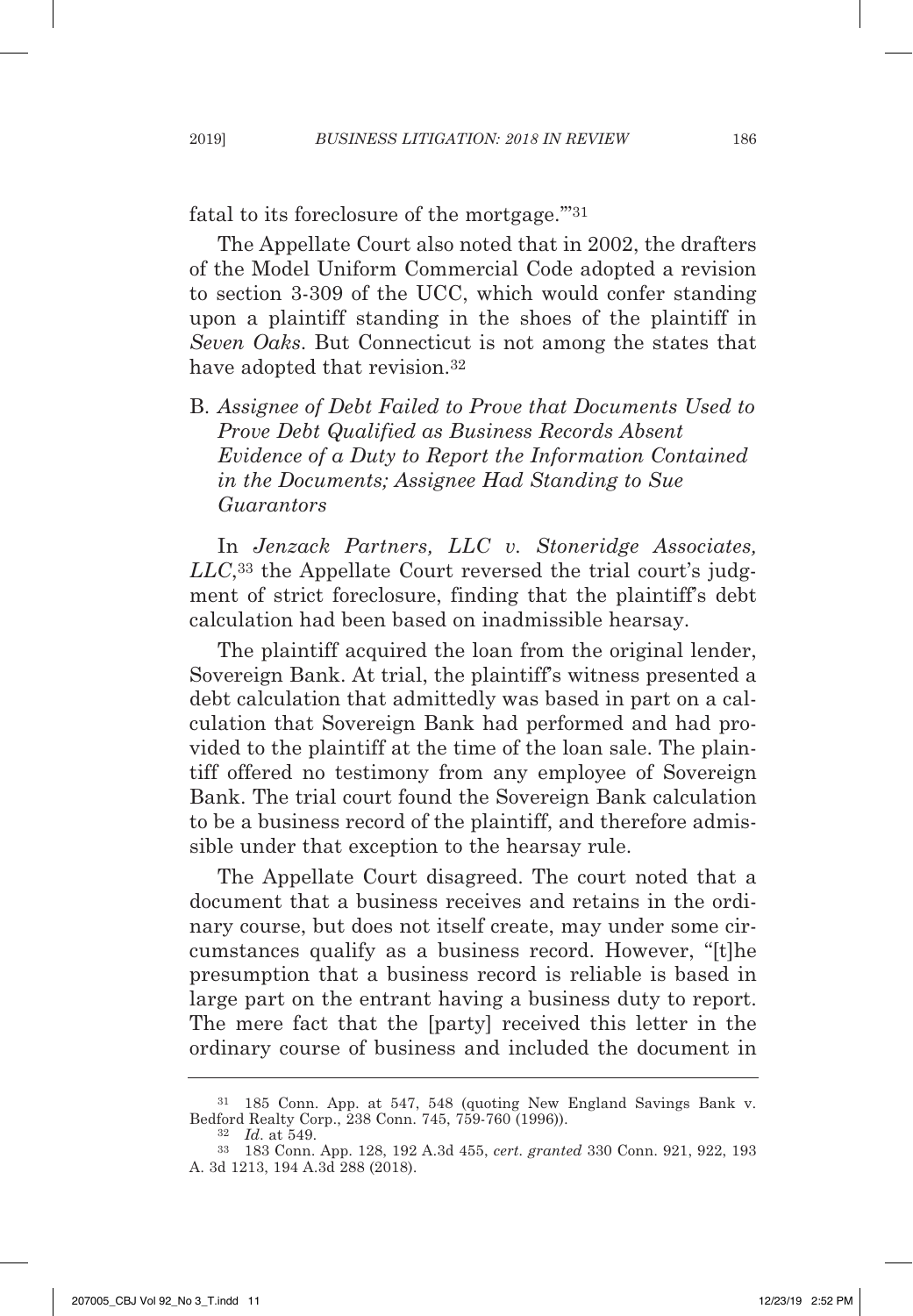its files tells us nothing about the motivation of the maker of the record, and therefore would not ordinarily satisfy the requirements of [General Statutes] 52-180."34 As applied here, "there [was] no evidence in the record ... regarding Sovereign's business records or its duty to report an accurate starting balance to the plaintiff."35

The decision should be read in tandem with the Appellate Court's 2017 decision in *LM Insurance Corporation v. Connecticut Dismanteling, LLC*,36 in which the court took a seemingly more expansive view of admissibility under these circumstances. The *LM Insurance* case involved a dispute over the calculation of premiums for the defendant's worker's compensation insurance policy. The plaintiff insurance company hired an independent contractor to perform a field audit of the defendant, to determine the proper classification for the defendant's employees. The contractor provided the plaintiff with a written audit report, which the plaintiff maintained in its files.

At trial, the defendant objected to the report's admissibility on the grounds that the report had been prepared by an employee of a third-party company and therefore could not be a business record of the plaintiff. The Appellate Court agreed that the trial court properly overruled that objection, holding that "the keeping of a report in a [company's] file," even if prepared by a third party, may "satisf[y] the statutory requirement of 'record' and that such a record could reasonably be found to have been made in the course of the [company's] business."37

The holdings in *Jenzack* and *LM Insurance* can be reconciled by their shared emphasis on a duty to maintain a record. In the latter case, the party offering the document into evidence had contracted for its creation, creating a legal duty on the part of the document's creator to render an accurate document for the offering party's benefit. In contrast,

<sup>34</sup> *Id*. at 142.

<sup>&</sup>lt;sup>36</sup> 172 Conn. App. 622, 161 A.3d 562 (2017). The spelling of "Dismanteling" is as reported.

<sup>37</sup> *Id*. at 632.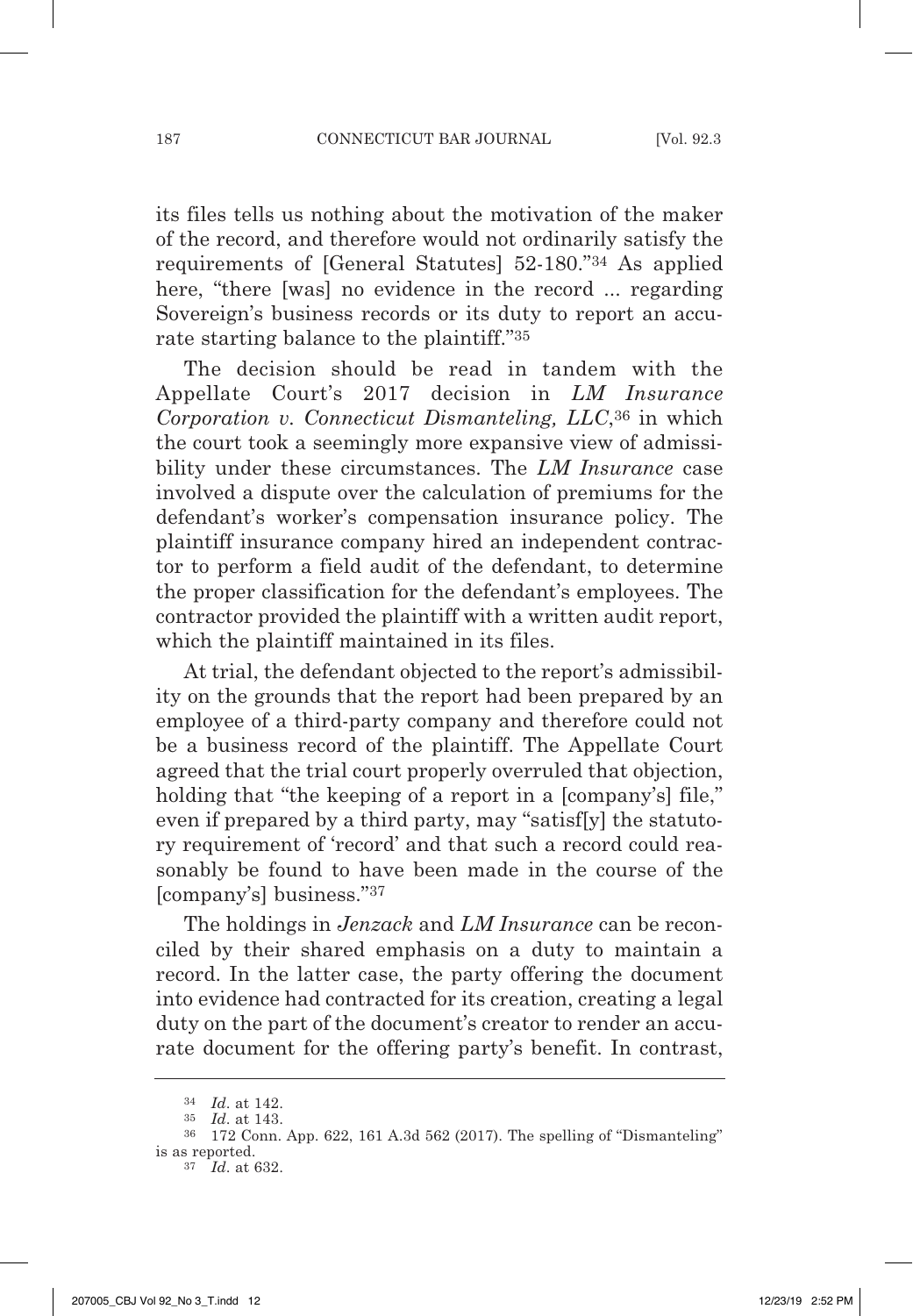the court in *Jenzack* found this foundation lacking.

Separately, the defendant in *Jenczak*, a guarantor of the debt, also argued that the plaintiff lacked standing to sue her. She based this argument on the fact that when the note was assigned from Sovereign Bank to the plaintiff, the bank executed an allonge that referenced the note but made no mention of the guaranty. Therefore, she argued, the plaintiff never acquired the right to sue her.

The Appellate Court rejected this argument, agreeing with the plaintiff that as part of the assignment transaction, the guaranty followed the note. But the court declined to declare a bright-line rule on this issue, instead concluding, based on the totality of the circumstances, and with support from Section 13 of the Restatement (Third) of Suretyship and Guaranty, that "the parties intended the assignment of the defendant's limited guarantee as part of the assignment of the Stoneridge note."38

## C. *Bank's Violation of HAMP Guidelines May Support Unclean Hands Defense and Counterclaim by Borrower*

In *U.S. Bank National Association v. Eichten*,39 a foreclosure action, the Appellate Court found that the trial court had improperly entered summary judgment for the plaintiff on the issue of liability.

The defendant had asserted a number of special defenses, based on her communications with the plaintiff about a possible modification of her loan under the federal government's Home Affordable Modification Program (HAMP). As described in the summary judgment affidavits, in June or July of 2010, the defendant applied for a HAMP loan modification. At that time, she documented that her "housing ratio" (percentage of gross household income that went toward her current mortgage) was slightly under 38%, within HAMP guidelines.40 The plaintiff promptly sent her a letter offering her a trial period plan (TPP) under HAMP, by

<sup>38</sup> 183 Conn. App. at 139.

<sup>39</sup> 184 Conn. App. 727, 196 A.3d 328 (2018). 40 *Id*. at 738, fn. 9, 741.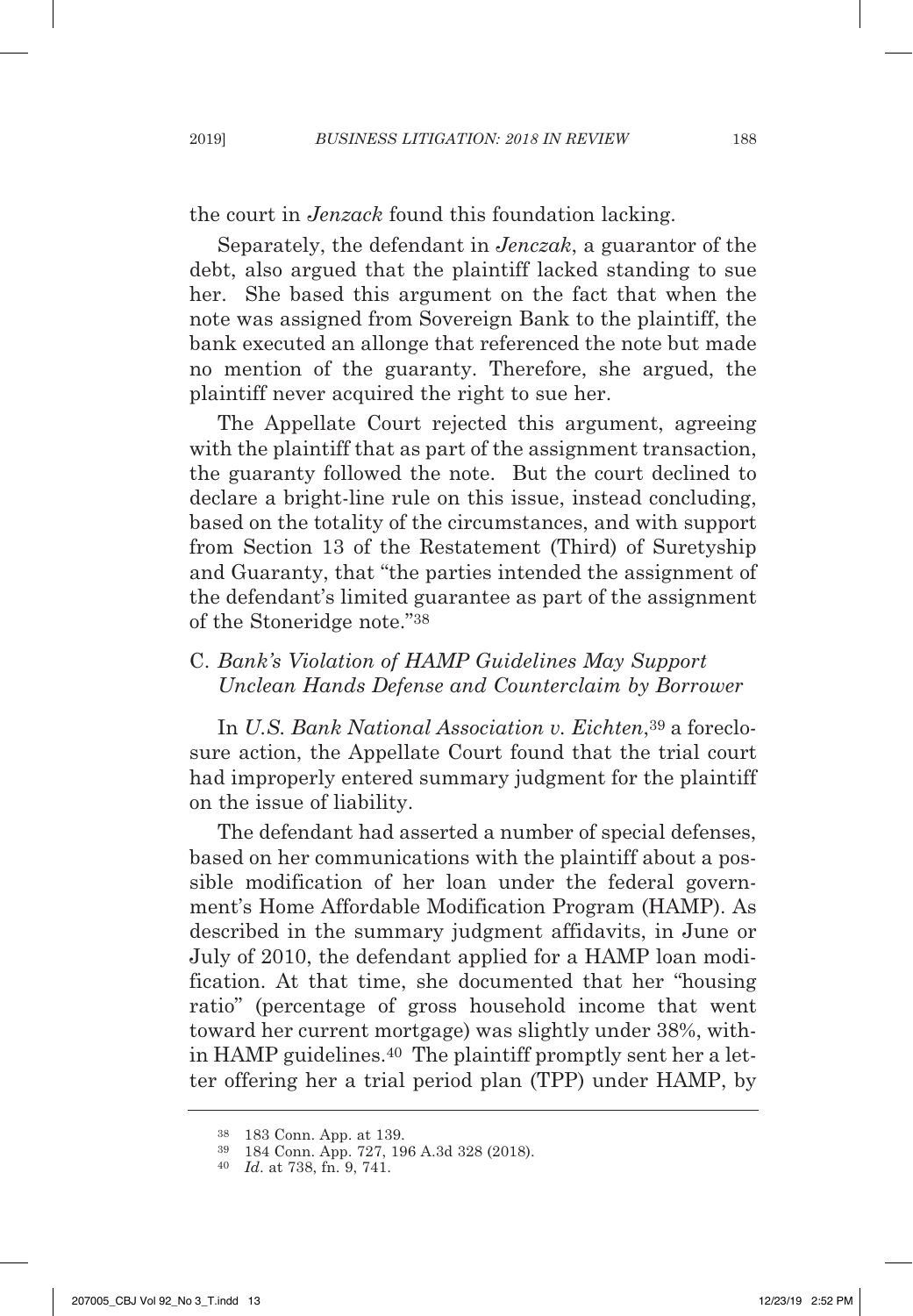which she would make modified payments for a period of time and would thereafter have her mortgage permanently modified if she "continue[d] to meet all program eligibility requirements."41

The defendant timely paid all three TPP payments, in August, September and October of 2010. For months thereafter, the plaintiff requested the same financial information from the defendant over and over again, and she consistently responded. Finally, in July of 2011, about nine months after the TPP had ended, the plaintiff notified the defendant that her application had been rejected. This was based on the fact that by then, her housing ratio had declined to less than 25%, too low under HAMP guidelines.42 The defendant never received or accepted final loan modification documents.

The Appellate Court noted that under Treasury Department guidelines, the plaintiff should have offered the defendant a modification at the end of the TPP, but had not done so. Furthermore, certain of the bank's documents suggested that it had approved the defendant's application in March of 2011 but never communicated that fact, before reversing course and rejecting her application four months later.<sup>43</sup>

The court noted that while ordinarily a special defense to a foreclosure action must relate to the making, enforcement or validity of the loan, that limitation does not apply to a defense of unclean hands, so long as the allegations are "directly and inseparably connected" to the foreclosure action.44 The court found a genuine issue of material fact as to the defendant's special defense of unclean hands, making the trial court's entry of summary judgment unwarranted.

For the purpose of further proceedings after remand, the court went on to address the defendant's additional special defense of equitable estoppel, which was based on the fact that the bank had advised her to stop making her mortgage

<sup>41</sup> *Id*. at 736.

<sup>42</sup> *Id*. at 737, 740. 43 *Id*. at 749.

<sup>44</sup> *Id*. at 753.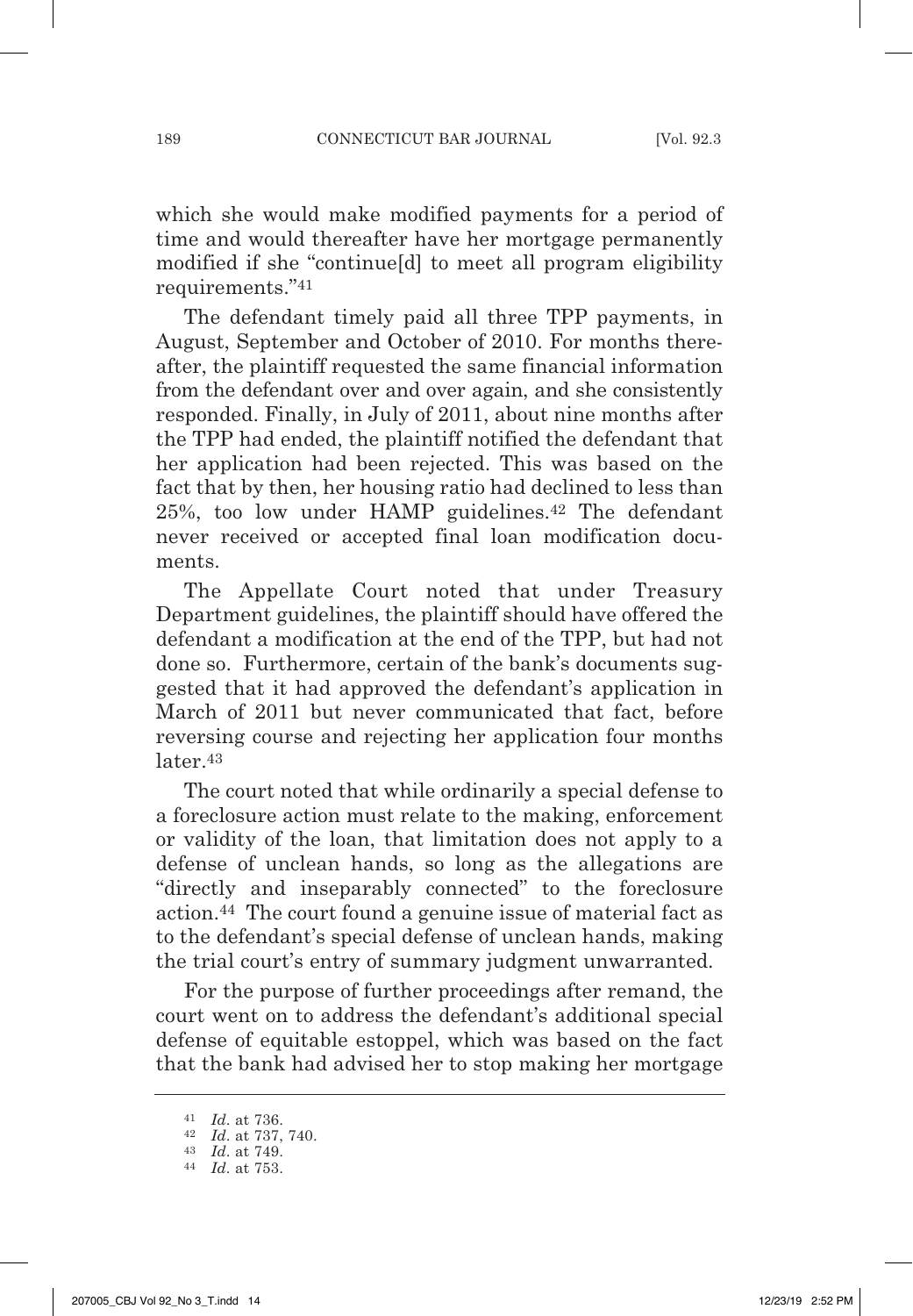payments as a prerequisite to applying for relief under HAMP. The defendant contended that "the event of default was contrived" by the plaintiff.<sup>45</sup> The Appellate Court rejected this defense, noting the defendant's undisputed financial distress and a dearth of "evidence that she could have or would have remained current on the mortgage had she not been instructed to default to take advantage of the opportunity for a modification."46

The Appellate Court also ruled that the trial court erred in granting summary judgment for the bank on the defendant's counterclaim for breach of contract. The trial court had ruled that the counterclaim was improperly joined with the foreclosure action, failing the requirement under section 10-10 of the Practice Book that a counterclaim "arise[] out of the transaction or one of the transactions which is the subject of the plaintiff's complaint." The trial court had relied on the Appellate Court's decision in *U.S. Bank National* Association v. Sorrentino,<sup>47</sup> in which the court found that counterclaims arising from the lender's alleged misconduct in connection with the foreclosure mediation process "did not reasonably relate to the making, validity or enforcement of the mortgage" and thus could not properly be joined with the foreclosure complaint.48

The Appellate Court disagreed, finding Ms. Eichten's counterclaim distinguishable from the one in *Sorrentino* "because it is intertwined sufficiently with the subject of the foreclosure complaint. The defendant's counterclaim alleges the formation and breach of a contractual agreement, prior to the commencement of this action, intended to lead to an offer from the plaintiff for a permanent modification of the defendant's note and mortgage, which, if accepted, would avoid a foreclosure."49

<sup>49</sup> *Id*. at 771.

 $\begin{array}{cc} 45 & Id. \text{ at } 754. \\ 46 & Id. \text{ at } 759. \end{array}$ 

<sup>47 158</sup> Conn. App. 84, 118 A.3d 607, *cert. denied*, 319 Conn. 951, 125 A.3d 530 (2015).

<sup>48</sup> 184 Conn. App. at 751.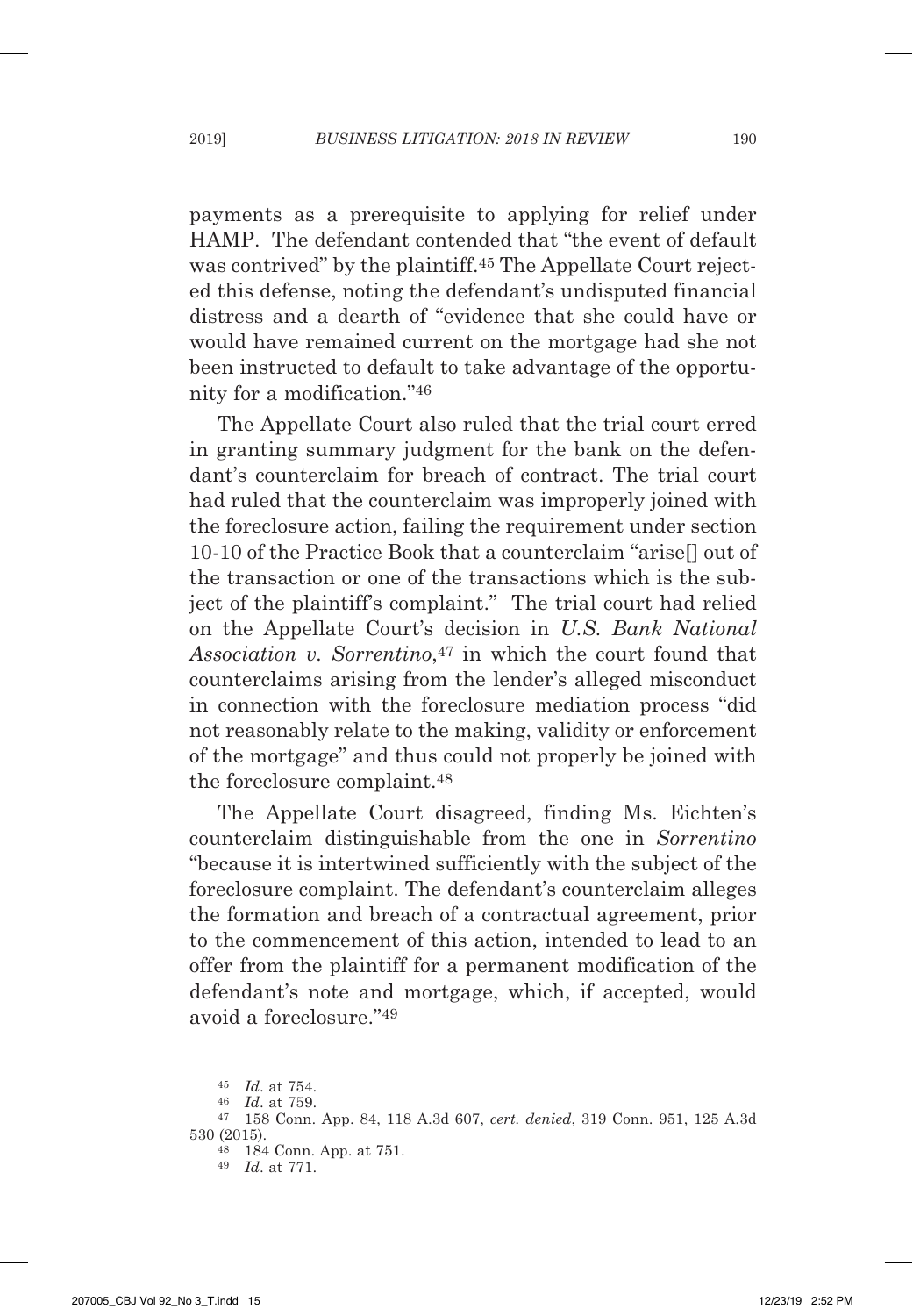# D. *Default Notice Delivered Improperly, Preventing Foreclosure*

In *Aurora Loan Services, LLC v. Condron*,50 the Appellate Court reversed a judgment of strict foreclosure rendered by the trial court. The subject mortgage provided that, upon an event of default, the lender was required to send the borrower a notice-and-cure letter by first-class mail. The lender instead sent the notice by certified mail, return receipt requested. The borrowers denied receiving the notice, and the lender provided no evidence of actual delivery.

The trial court found that certified mail constituted either a species of first-class mail or substantial compliance with the contract's requirement of first-class mail. The Appellate Court disagreed with both propositions, at least in the absence of proof that the notice had been actually delivered.

The Appellate Court noted that pursuant to the mortgage deed, a default notice "shall be deemed to have been given to Borrower when mailed by first class mail or when actually delivered to Borrower's notice address if sent by other means."51 The court construed this language as giving "a default notice sent by first class mail ... a presumption of receipt, while notices sent by other means are not entitled to such a presumption. Rather, proof of actual delivery is required by the mortgagee when the notice is sent by other means."52 The court noted that actual delivery of certified mail imposes additional requirements upon the recipient, making that form of delivery distinguishable from regular first-class mail.

The Appellate Court rejected the borrowers' additional argument that under the Emergency Mortgage Assistance Program, General Statutes Section 8-265ee, the lender was required to show proof of actual delivery of notice of the program before commencing foreclosure. The statute requires that the notice be sent by certified mail, but does not require

<sup>50</sup> 181 Conn. App. 248, 186 A.3d 708 (2018).

<sup>51</sup> *Id*. at 264. 52 *Id*.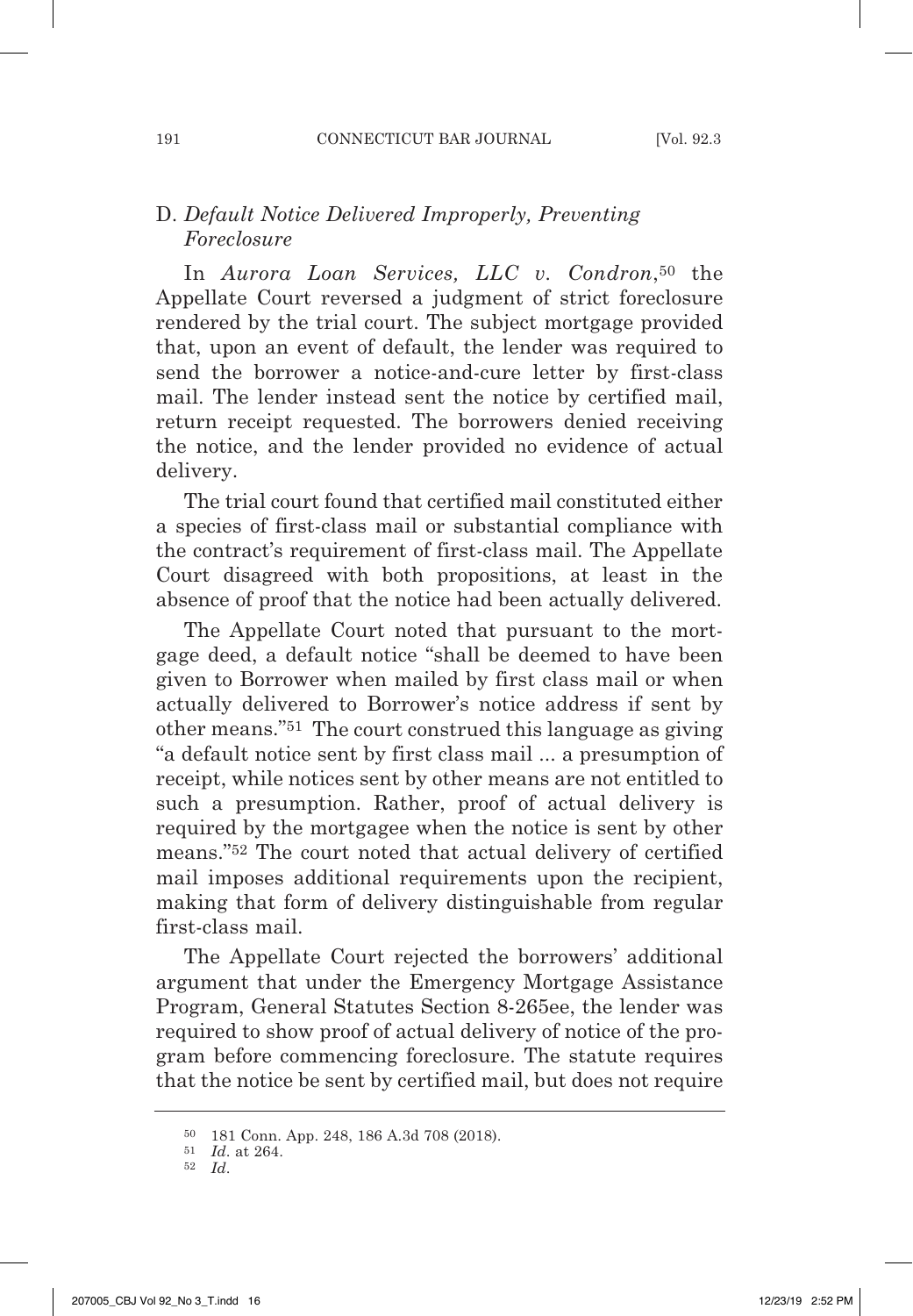proof of actual delivery.

#### E. *Law Days May Start on Last Day of Appeal Period*

In *Real Estate Mortgage Network, Inc. v. Squillante*,53 a foreclosure case, the trial court set an initial law day that fell on the final day of the appeal period following the entry of judgment. The defendant claimed that as a matter of law, the first law day needed to be at least one day later; i.e., after the final day of the appeal period.

The Appellate Court affirmed the judgment below. The appeal period expired at 5:00 p.m. on the day in question, when the clerk's office closed, while the defendant's opportunity to redeem extended until midnight of that day, effectively postponing the vesting of title in the bank until then. Accordingly, the defendant had had the benefit of the full appeal period, and the law days as set by the trial court therefore were proper.

#### III. CONTRACTS

### A. *Lack of Evidence that Prospective Purchasers Breached Mortgage Contingency Clause*

In *Li v. Yaggi*,54 the plaintiffs, would-be purchasers of a home from the defendants, sued for return of their deposit when they were unable to obtain mortgage financing. Following a courtside trial, the trial court entered judgment for the defendants, but the Appellate Court reversed.

The subject purchase and sale agreement provided "If Buyer is unable to obtain a written [mortgage] commitment and notifies Seller in writing by 5:00 p.m. on [the] Commitment Date, this Agreement shall be null and void and any Deposits shall be immediately returned to Buyer." Two days before the Commitment Date, the plaintiffs sent the defendants an e-mail stating "Attached is a request of mortgage extension. … We expect a commitment from a bank next week."55 Over a period of weeks, the parties had

<sup>53</sup> 184 Conn. App. 356, 194 A.3d 1262 (2018).

<sup>54</sup> 185 Conn. App. 691, 198 A.3d 123 (2018). 55 *Id*. at 695.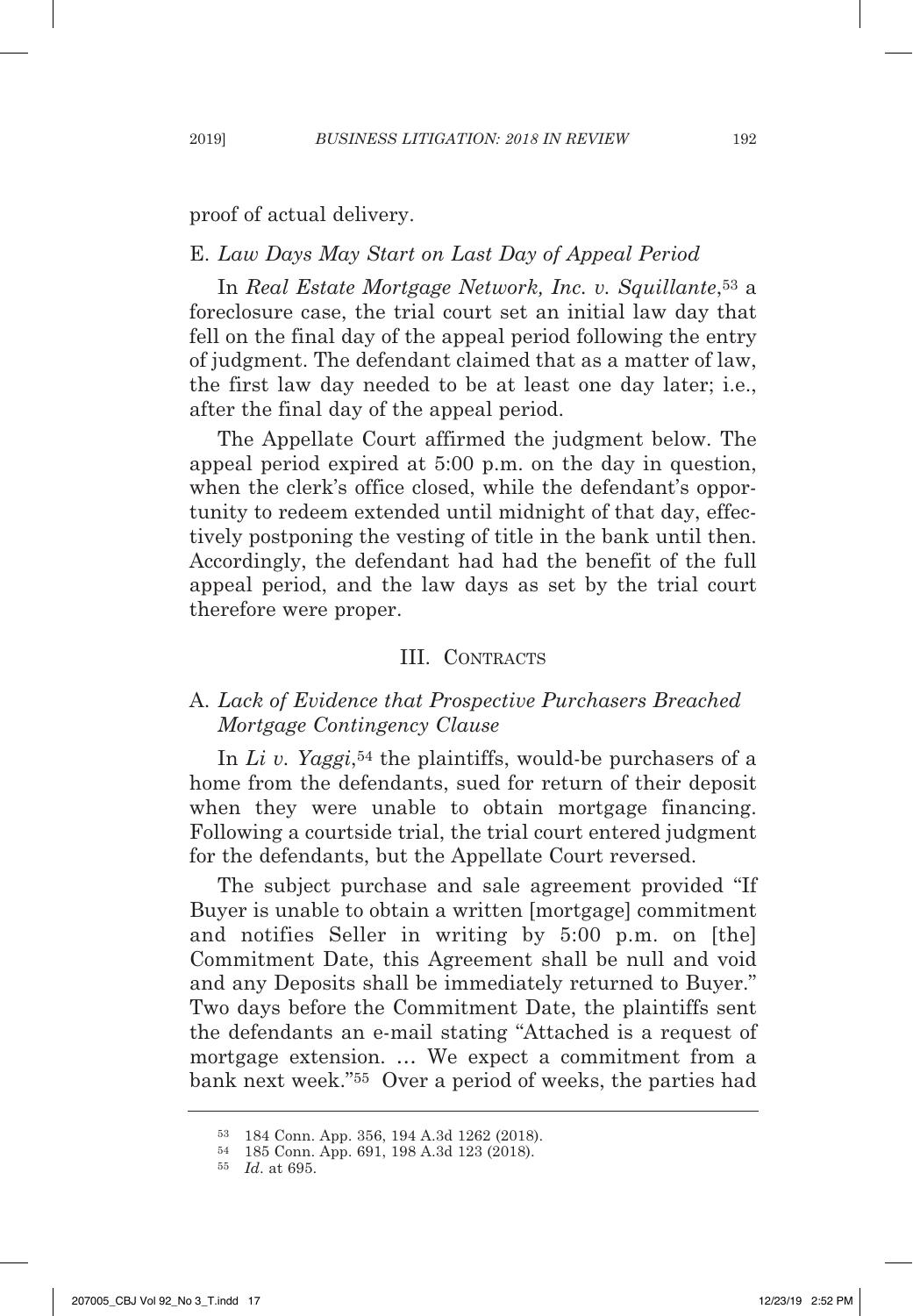further communications about possible extensions of the Commitment Date, but never reached an express agreement in that regard, and the deal ultimately fell through. The defendants refused to return the plaintiffs' deposit.

The trial court found that the plaintiffs had breached the purchase and sale agreement by failing to timely terminate the contract and failing to diligently pursue financing.56 The Appellate Court determined that both of these findings were clearly erroneous. On the first issue, the trial court had faulted the plaintiff for not terminating the contract by the Commitment Date, but the contract did not require a termination notice as such; it required notice that the buyers were "unable to obtain a written commitment." The Appellate Court found that the trial court "erred in interpreting the mortgage contingency clause to require notice of termination and consequently failed to make a factual determination as to whether the November 24 e-mail constituted notice of an inability to obtain a written commitment."57

The Appellate Court also remanded the case for further proceedings on the trial court's finding that the plaintiffs had shown a "lack of diligence" in pursuing mortgage financing. That finding relied on certain bank notices that were issued after the Commitment Date had already passed. The Appellate Court held that "[t]hose notices were ambiguous as to whether they reflected the plaintiffs' efforts up to the commitment date and, therefore, shed light on the plaintiff's diligence in pursuing financing during the relevant timeframe, or whether they reflected plaintiffs' efforts after the commitment date, i.e. after the deadline for the plaintiff's use of diligence had passed."58

B. *Promise to Indemnify for Tax Bills Governed by Six- Year Statute of Limitations for Breach of Contract, Not Three-Year Statute for Indemnity Actions*

In *Randazzo v. Sakon*,59 the Appellate Court found that

<sup>56</sup> *Id*. at 697.

<sup>57</sup> *Id*. at 705. 58 *Id*. at 702-703.

<sup>59</sup> 181 Conn. App. 80, 189 A.3d 616, *cert. denied* 330 Conn. 909, 193 A.3d 560 (2018).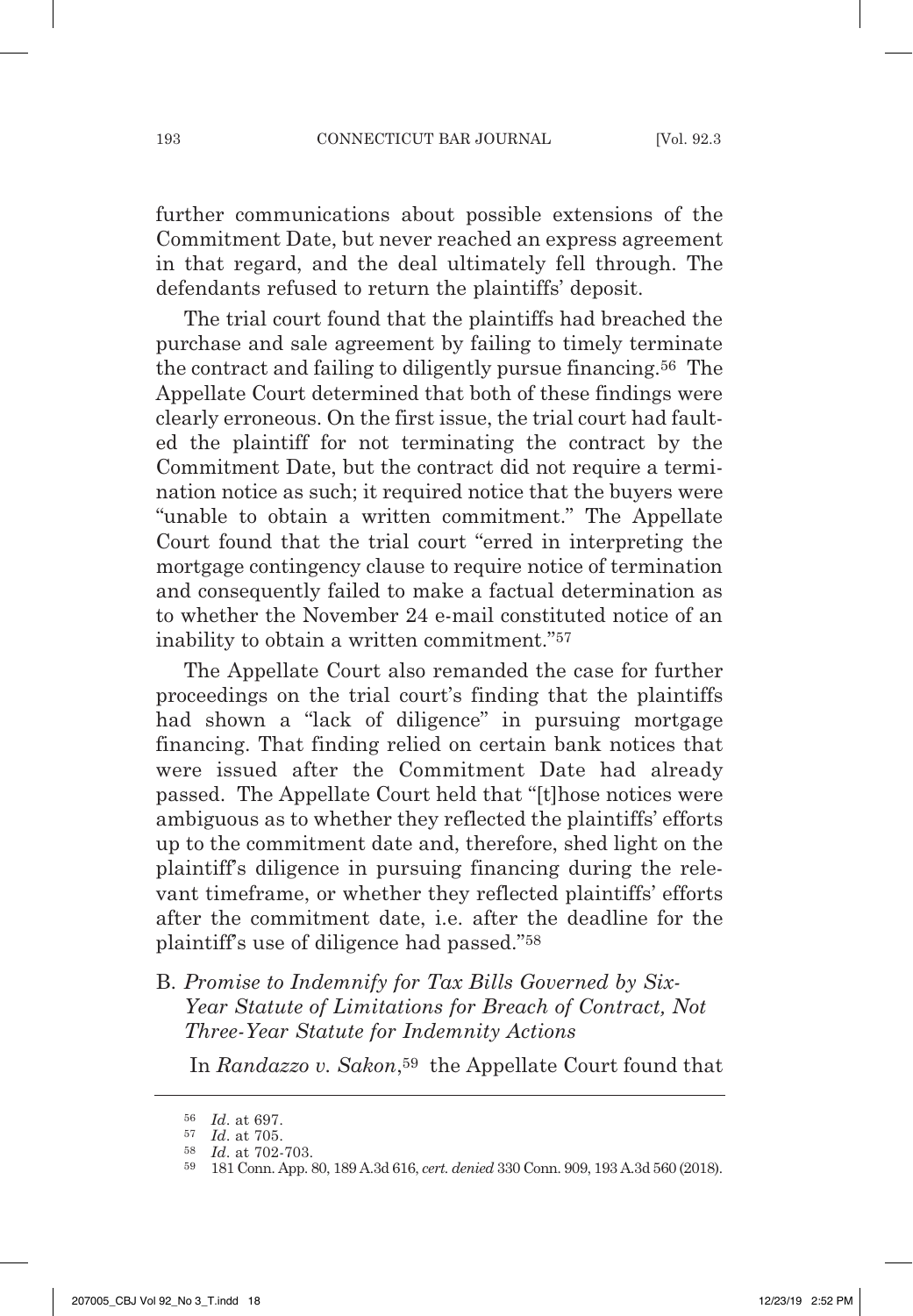the three-year statute of limitations for indemnity actions did not apply to the enforcement of a contractual payment obligation styled as a duty to indemnify.

The plaintiff had granted the defendant an easement upon certain property owned by the plaintiff. Under the easement agreement, the defendant agreed to "indemnify and hold harmless [plaintiff] from ... any and all real estate taxes imposed upon the Easement Area." The defendant failed to reimburse the plaintiff for tax payments over a period of years, and the plaintiff brought suit.

Seeking to limit its exposure, the defendant cited General Statutes Section 52-598a, which provides "an action for indemnification may be brought within three years from the date of the determination of the action against the party which is seeking indemnification by either judgment or settlement." The plaintiff countered that the applicable statute of limitations was General Statutes Section 52-576, which provides a six-year window to sue on "any simple or implied contract."

The Appellate Court found that, notwithstanding the "indemnity" nomenclature in the easement agreement, the statute of limitations for contracts, not indemnity, applied. The language of General Statutes Section 52-598a did not apply because the plaintiff was "not seeking indemnity from the defendant for a third party tort action for which the plaintiff owed damages as a result of a judgment or a settlement."60 Rather, "this reimbursement is for money that the plaintiff and the defendant agreed would be an ongoing obligation of the defendant as set forth in the easement deed itself."61

# C. *Multiple Contingencies in Real Estate Contract Voided Would-Be Purchaser's Status as Ready, Willing and Able*

In *Reyher v. Finkeldey*,<sup>62</sup> the Appellate Court reversed a judgment in favor of a real estate broker for an unpaid com-

<sup>60</sup> *Id*. at 95.

<sup>61</sup> *Id*. 62 182 Conn. App. 159, 189 A.3d 179 (2018).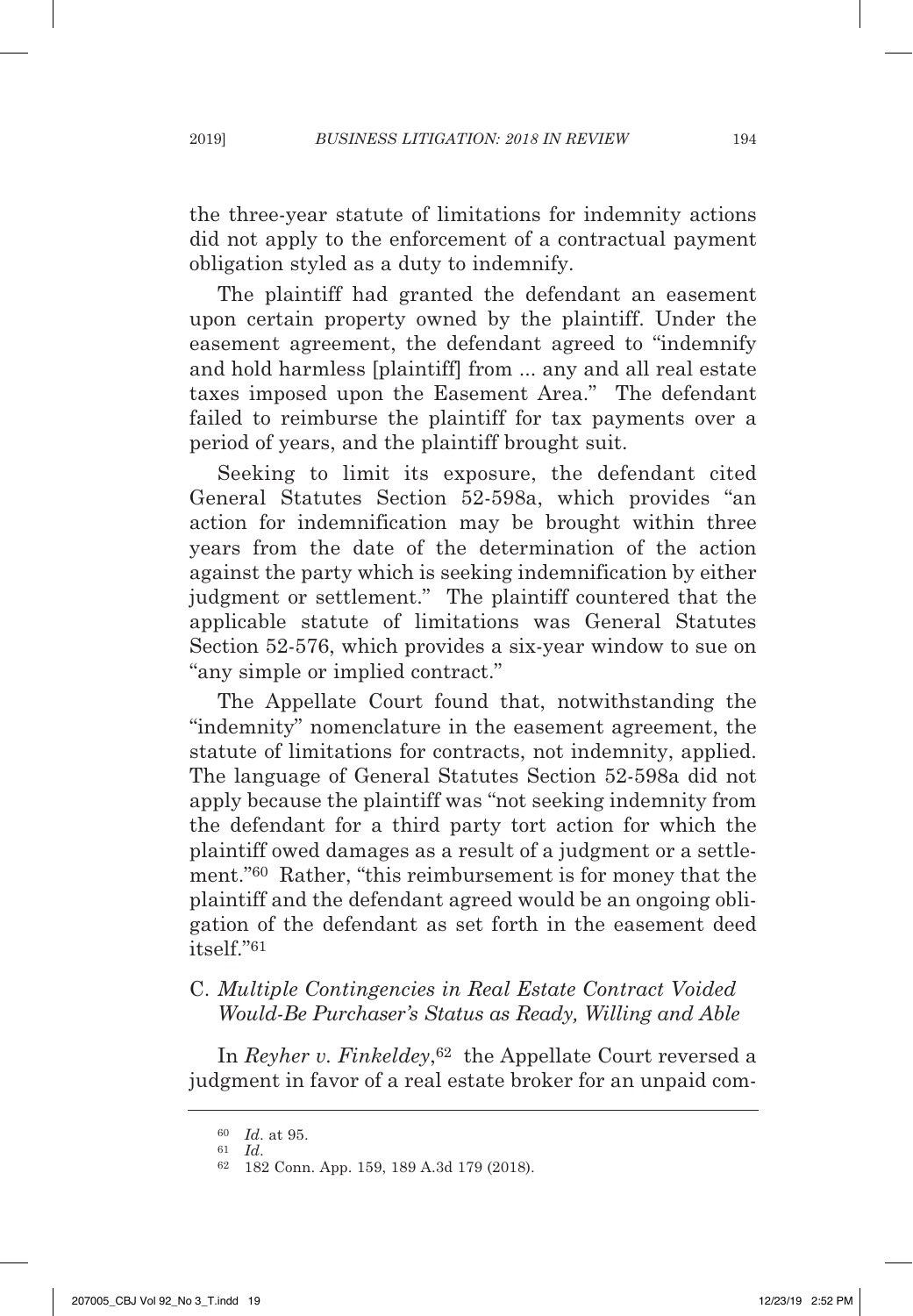mission. The broker had procured a prospective purchaser who tendered the required asking price, but contingent upon financing, inspection of the property and a 120-day environmental review period.

The trial court found that notwithstanding these contingencies, the broker had fulfilled his contractual obligation to procure a purchaser who was "ready, able and willing" to purchase the property. The Appellate Court found that determination to be clearly erroneous and reversed.

#### V. MISCELLANEOUS BUSINESS CASES

#### A. *Standing to Sue*

1. Personal vs. Derivative Claims by Part Owner of Limited Liability Company

*Bongiorno v. Capone*63 provided another opportunity for the Appellate Court to weigh in on who has standing to pursue claims associated with a limited liability company. The plaintiff, a fifty-percent owner of a family business, entered into an agreement to buy the fifty-percent interest owned by the defendant, his brother-in-law.

One day after the parties executed a purchase and sale agreement, and nine days before the actual closing, the defendant withdrew \$17,000 from the LLC's bank account. The plaintiff, in his personal capacity, brought suit for breach of the purchase and sale agreement and for civil theft. After trial to an attorney trial referee, the trial court entered judgment for the plaintiff for the full \$17,000 on his contract claim and treble damages on the theft claim.

The Appellate Court reversed the judgment on the civil theft claim, finding that the theft involved LLC assets and thus the entity, not the entity's owner, had sole standing to pursue that claim. As for the contract claim, the court agreed with the trial court that the plaintiff personally had suffered a loss, as the defendant had wrongfully devalued the asset that the defendant had agreed to sell to the plain-

<sup>63</sup> 185 Conn. App. 176, 196 A.3d 1212, *cert. denied* 330 Conn. 943, 195 A.3d 1134 (2018).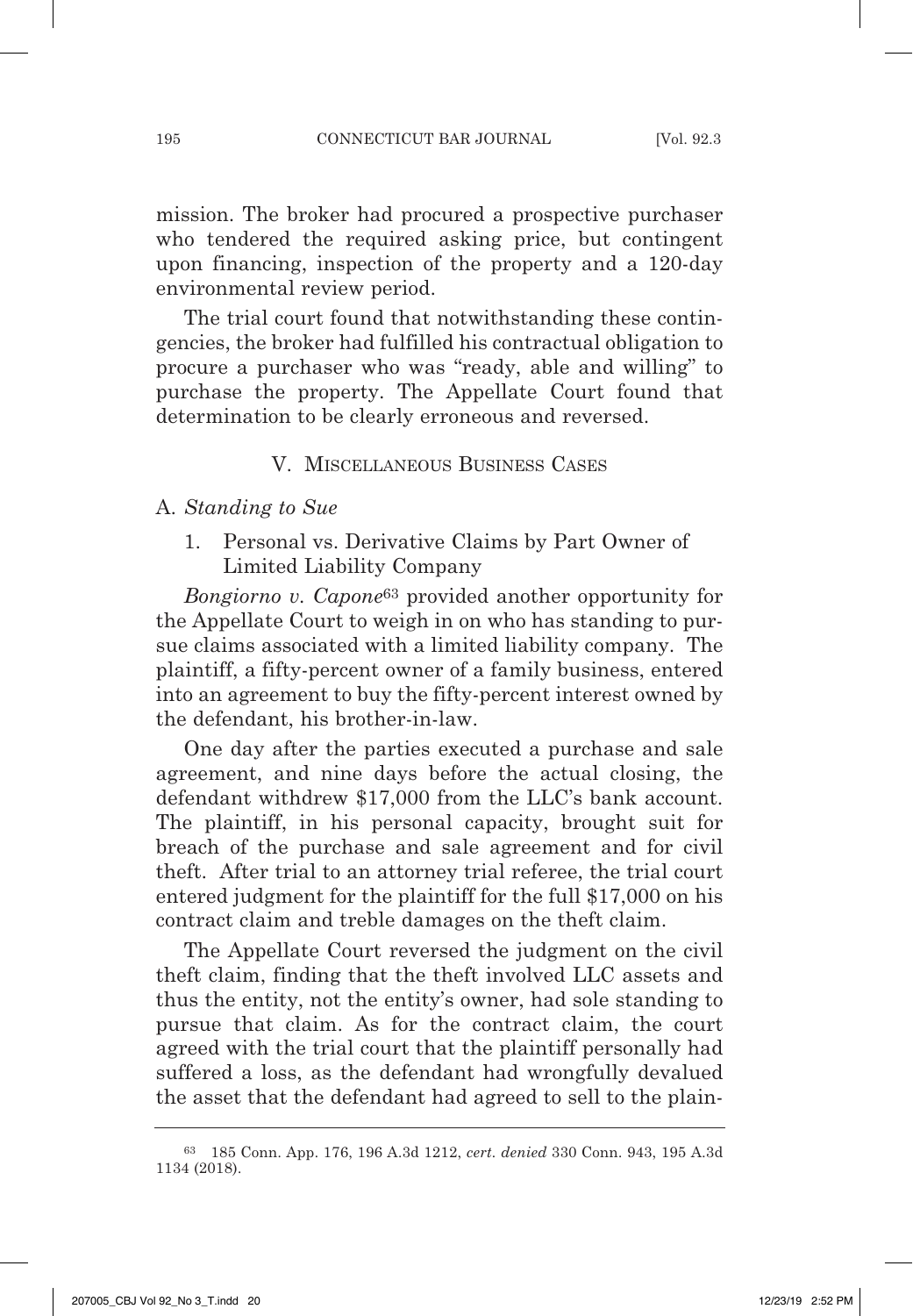tiff, in breach of their agreement. But because that asset was a half-interest in the company, the plaintiff's personal loss was half of the misappropriated funds. Accordingly, the court reduced the plaintiff's judgment on the contract claim by half, to \$8,500.

2. Foreseeable Beneficiary of Contract Not Necessarily a Third-Party Beneficiary with Standing to Enforce **Contract** 

In *Hilario's Truck Center, LLC v. Rinaldi*,64 the plaintiff sued Nationwide Insurance Company for unpaid towing services rendered to Nationwide's insured, co-defendant Laura Rinaldi. The plaintiff claimed to be a third-party beneficiary of the insurance contract, which provided in relevant part "We will pay for damages for which you are legally liable as a result of an accident arising out of the ... use ... of your auto."65 The trial court rejected this argument and granted Nationwide's motion to dismiss, finding that the plaintiff lacked standing to bring suit against Nationwide.

The Appellate Court affirmed, finding that "[t]he plaintiff's assertion simply confounds the distinction between those persons or entities that might foreseeably benefit from Rinaldi's contractual receipt of liability coverage with those persons or entities to whom both Rinaldi and Nationwide specifically intended that Nationwide would assume a direct obligation.... [T]he fact that a person is a foreseeable beneficiary of a contract is not sufficient for him to claim rights as a third party beneficiary."66

#### B. *Breach of Fiduciary Duty*

1. Agency Agreement Created Fiduciary Relationship

In *Jolen, Inc. v. Brodie and Stone, PLC*,<sup>67</sup> the Appellate Court held that a product distribution agreement created a fiduciary relationship between the manufacturer and dis-

<sup>64</sup> 183 Conn. App. 597, 193 A.3d 683, *cert. denied* 330 Conn. 925, 194 A.3d 776 (2018).

 $\frac{65}{66}$  *Id.* at 608.

<sup>66</sup> *Id*. 67 186 Conn. App. 516, 200 A.3d 742 (2018).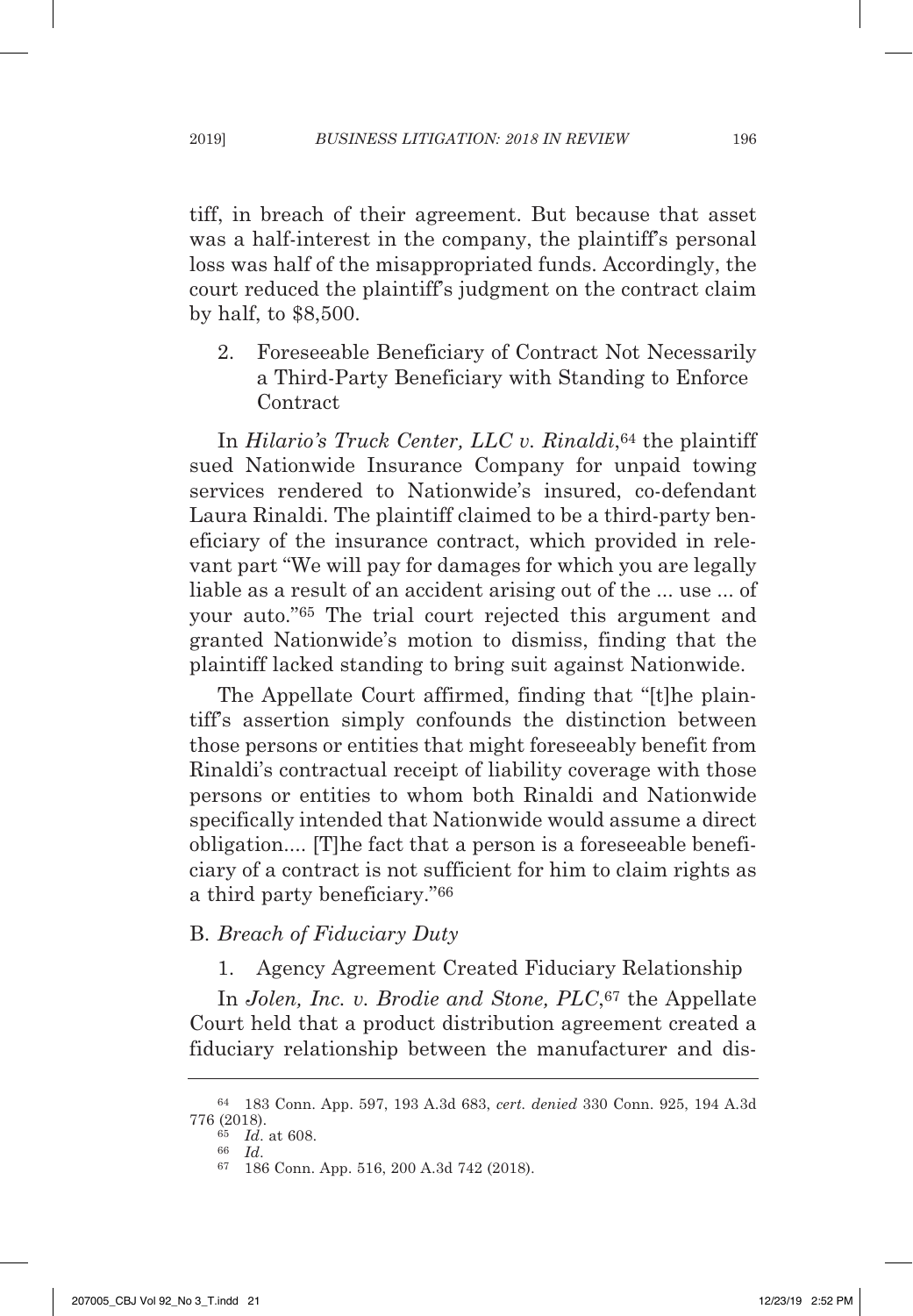tributor. The plaintiff and defendant were parties to a contract by which the defendant served as exclusive distributor, in the United Kingdom and the Republic of Ireland, for a product manufactured by the plaintiff. The trial court found, pursuant to the distribution agreement, that the defendant was the plaintiff's agent for the distribution of the plaintiff's product within the designated market area. But the court went on to find that "a contractual duty to act as [a] distributor of a manufacturer's product does not necessarily impose fiduciary duties on a distributor to the manufacturer," and that in this case, the relationship was not a fiduciary one.68 The court entered summary judgment for the defendant on the plaintiff's claim for breach of fiduciary duty.

The Appellate Court reversed. The court cited prior authority holding that agents are per se fiduciaries.69 In the present case, the trial court had concluded that "the distribution agreement established as a matter of law the existence of a principal-agent relationship between the parties," a conclusion that was not challenged on appeal.70 Given this determination, "it necessarily followed that the defendant had been the plaintiff's fiduciary with respect to matters within the scope if its agency."<sup>71</sup>

2. Burden of proof shifts in application for prejudgment remedy in fiduciary duty case

In *ASPIC, LLC v. Poitier*,72 the Appellate Court addressed the burden of proof and standard of proof that apply in prejudgment remedy proceedings involving an allegation of breach of fiduciary duty.

The case involved promissory notes that were obligations of four limited partnerships, collectively known as the Court Hill Partnerships. Each partnership had the same three general partners, and each had a partnership agreement imposing unlimited personal liability on all the general

<sup>72</sup> 179 Conn. App. 631, 181 A.3d 593 (2018).

<sup>68</sup> *Id*. at 522.

<sup>69</sup> *Id*. at 523.

<sup>70</sup> *Id*. at 524. 71 *Id*.